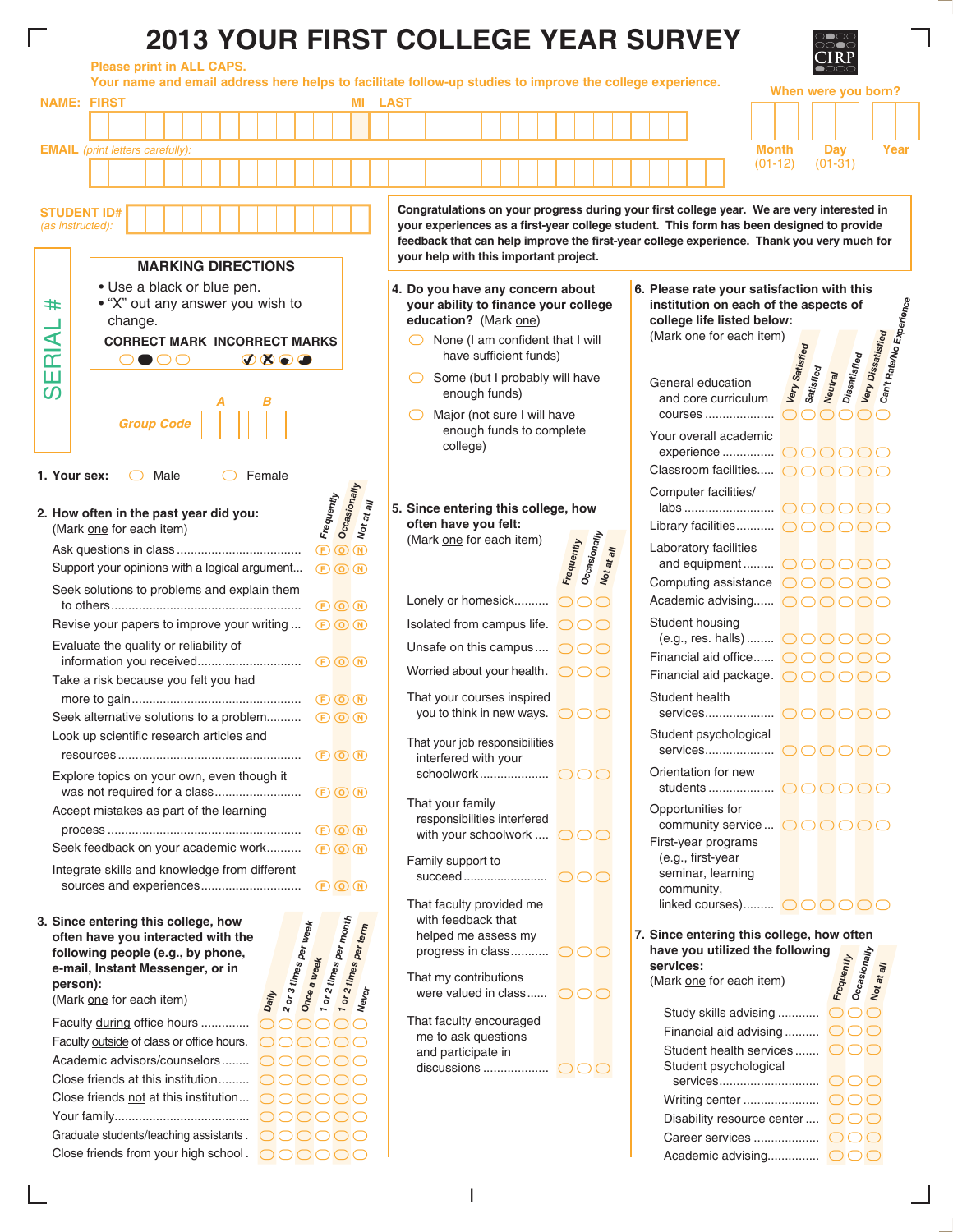**Rate yourself on each of the 8. following traits as compared with the average person your age. We want the most accurate estimate of how you see yourself.** (Mark one for each item)

**Above Average**

**Below Average**

|                                                                                          |  | Average | <sup>J</sup> Below Aver <sub>a</sub> |  |
|------------------------------------------------------------------------------------------|--|---------|--------------------------------------|--|
|                                                                                          |  |         |                                      |  |
| Academic ability                                                                         |  |         | OOOO                                 |  |
| Artistic ability $\bigcap \bigcap \bigcap$                                               |  |         |                                      |  |
| Competitiveness $\bigcirc$ $\bigcirc$ $\bigcirc$ $\bigcirc$                              |  |         |                                      |  |
| Computer skills OOOOO                                                                    |  |         |                                      |  |
| Cooperativeness $\bigcap \bigcap \bigcap \bigcap$                                        |  |         |                                      |  |
|                                                                                          |  |         |                                      |  |
| Drive to achieve $\bigcirc$ $\bigcirc$ $\bigcirc$ $\bigcirc$                             |  |         |                                      |  |
| Emotional health OOOOO                                                                   |  |         |                                      |  |
| Leadership ability $\bigcirc$ $\bigcirc$ $\bigcirc$ $\bigcirc$                           |  |         |                                      |  |
| Mathematical                                                                             |  |         |                                      |  |
|                                                                                          |  |         |                                      |  |
| Physical health  OOOOO                                                                   |  |         |                                      |  |
| Popularity $\bigcirc$ $\bigcirc$ $\bigcirc$ $\bigcirc$ $\bigcirc$                        |  |         |                                      |  |
| Public speaking                                                                          |  |         |                                      |  |
|                                                                                          |  |         |                                      |  |
| Risk-taking OOOOC                                                                        |  |         |                                      |  |
| Self-confidence<br>(intellectual) $\bigcirc$ $\bigcirc$ $\bigcirc$ $\bigcirc$ $\bigcirc$ |  |         |                                      |  |
| Self-confidence                                                                          |  |         |                                      |  |
|                                                                                          |  |         |                                      |  |
| Self-understanding. OOOOO                                                                |  |         |                                      |  |
| Spirituality OOOO                                                                        |  |         |                                      |  |
| Understanding of                                                                         |  |         |                                      |  |
|                                                                                          |  |         |                                      |  |
| Writing ability  OOOOO                                                                   |  |         |                                      |  |

**Since entering this college, 9. how has it been to:** (Mark one for each item) Understand what your professors expect of you academically .....  $\bigcirc$   $\bigcirc$   $\bigcirc$   $\bigcirc$ **Very Easy Somewhat Easy Somewhat Difficult Very Difficult** Develop effective study skills ............... ```` Adjust to the academic demands of college..  $\bigcirc$   $\bigcirc$   $\bigcirc$ Manage your time effectively................. ```` Develop close friendships with other students...  $\bigcirc$   $\bigcirc$   $\bigcirc$ 

#### **How would you characterize your 10. political views?** (Mark one)

- ` Far left
- ` Liberal
- ` Middle-of-the-road
- C Conservative
- $\bigcirc$  Far right

**Rate yourself on each of the following 11. traits as compared with the average person your age. We want the most accurate estimate of how you see yourself.** (Mark one for each item)

**Highest 10% Above Average Average Below Average Lowest 10%**  $\overline{\bigcirc}$  $\overline{\bigcirc}$ Ability to see the world from someone else's perspective ......... OO different beliefs ... **OOOOO**  $\bigcirc$   $\bigcirc$   $\bigcirc$   $\bigcirc$   $\bigcirc$   $\bigcirc$   $\bigcirc$ Tolerance of others with Openness to having my own views ````` issues.................. Ability to discuss and negotiate controversial diverse people ....  $\bigcirc$   $\bigcirc$   $\bigcirc$   $\bigcirc$   $\bigcirc$ Ability to work cooperatively with حد **Since entering this college,**<br> **12.** Since often have you:<br>
(Mark <u>one</u> for each item) **how often have you:** (Mark one for each item) Frequently<br>Occasionall<sub>)</sub> Attended a religious service ..  $\circled{F} \circled{N}$ Been bored in class............... FON Tutored another student ........ **E O N** Studied with other students ...  $\circledR$  <sup>O</sup> Been a guest in a professor's home ................ FON Smoked cigarettes.................. **E O N** Drank beer............................. FON Drank wine or liquor................ **E O N** Felt overwhelmed by all you had to do...................... FON Felt depressed....................... FON Performed volunteer work ..... **E O** Asked a professor for advice after class ........................... Demonstrated for a cause (e.g., boycott, rally, protest).  $\Box$   $\Box$   $\Box$ 

**Not at all**

| Voted in a student election  (F) O N                          |
|---------------------------------------------------------------|
|                                                               |
|                                                               |
| national political campaign BOW                               |
| another racial/ethnic group. $\bigcirc$ $\bigcirc$ $\bigcirc$ |
|                                                               |
| on-line discussion board (F) O (N)                            |
| service as part of class  E O N                               |
|                                                               |
|                                                               |
| Maintained a healthy diet E O N                               |
| Had adequate sleep $(F)$ (0) (N)                              |
| cause or campaign $(F)$ (0) (N)                               |
| (e.g., blog, email, petition). $(F)$ (o) (N)                  |
|                                                               |

**Think back over the past two weeks. How many 13. times in the past two weeks, if any, have you had five or more alcoholic drinks in a row?** (A drink can be a 12-ounce beer, a 4-ounce glass of wine, or a shot of liquor either straight or in a mixed drink.)

| ◯ None  | $\bigcap$ 3-5 times        |
|---------|----------------------------|
| ◯ Once  | $\bigcap$ 6-9 times        |
| ◯ Twice | $\bigcap$ 10 or more times |

| 14. Please indicate the extent to which you<br>agree or disagree with the following<br>statements: (Mark one for each item) |               |       |          |  |
|-----------------------------------------------------------------------------------------------------------------------------|---------------|-------|----------|--|
| I have felt discriminated against<br>at this institution because of my<br>race/ethnicity, gender, sexual                    |               | Agree | Disagree |  |
| orientation, or religious affiliation  OOOC                                                                                 |               |       |          |  |
| I see myself as part of the campus                                                                                          |               |       |          |  |
| Faculty showed concern about my                                                                                             |               |       |          |  |
| There is a lot of racial tension on                                                                                         |               |       |          |  |
| I have been able to find a balance<br>between academics and                                                                 |               |       |          |  |
| The admission/recruitment materials                                                                                         |               |       |          |  |
| portrayed this campus accurately OOOC                                                                                       |               |       |          |  |
| Faculty empower me to learn here $\bigcirc \bigcirc \bigcirc \bigcirc$<br>If asked, I would recommend this                  |               |       |          |  |
|                                                                                                                             |               |       |          |  |
| At least one staff member has taken<br>an interest in my development OOOC                                                   |               |       |          |  |
|                                                                                                                             |               |       |          |  |
| Faculty believe in my potential to                                                                                          |               |       |          |  |
| My college experiences have exposed<br>me to diverse opinions, cultures,                                                    |               |       |          |  |
| Staff encouraged me to get involved in                                                                                      |               |       |          |  |
| In class, I have heard faculty express<br>stereotypes based on race/ethnicity,<br>gender, sexual orientation, or            |               |       |          |  |
| Staff recognize my achievements OOOC                                                                                        |               |       |          |  |
| Faculty encouraged me to meet with                                                                                          |               |       |          |  |
| I am interested in seeking information<br>about current social and political                                                |               |       |          |  |
| I feel a sense of belonging to this                                                                                         | $\cap$ $\cap$ |       |          |  |
| At least one faculty member has taken<br>an interest in my development $\bigcirc$                                           |               |       |          |  |
| I feel I am a member of this college $\bigcirc \bigcirc \bigcirc$                                                           |               |       |          |  |
| I have effectively led a group to a                                                                                         |               |       |          |  |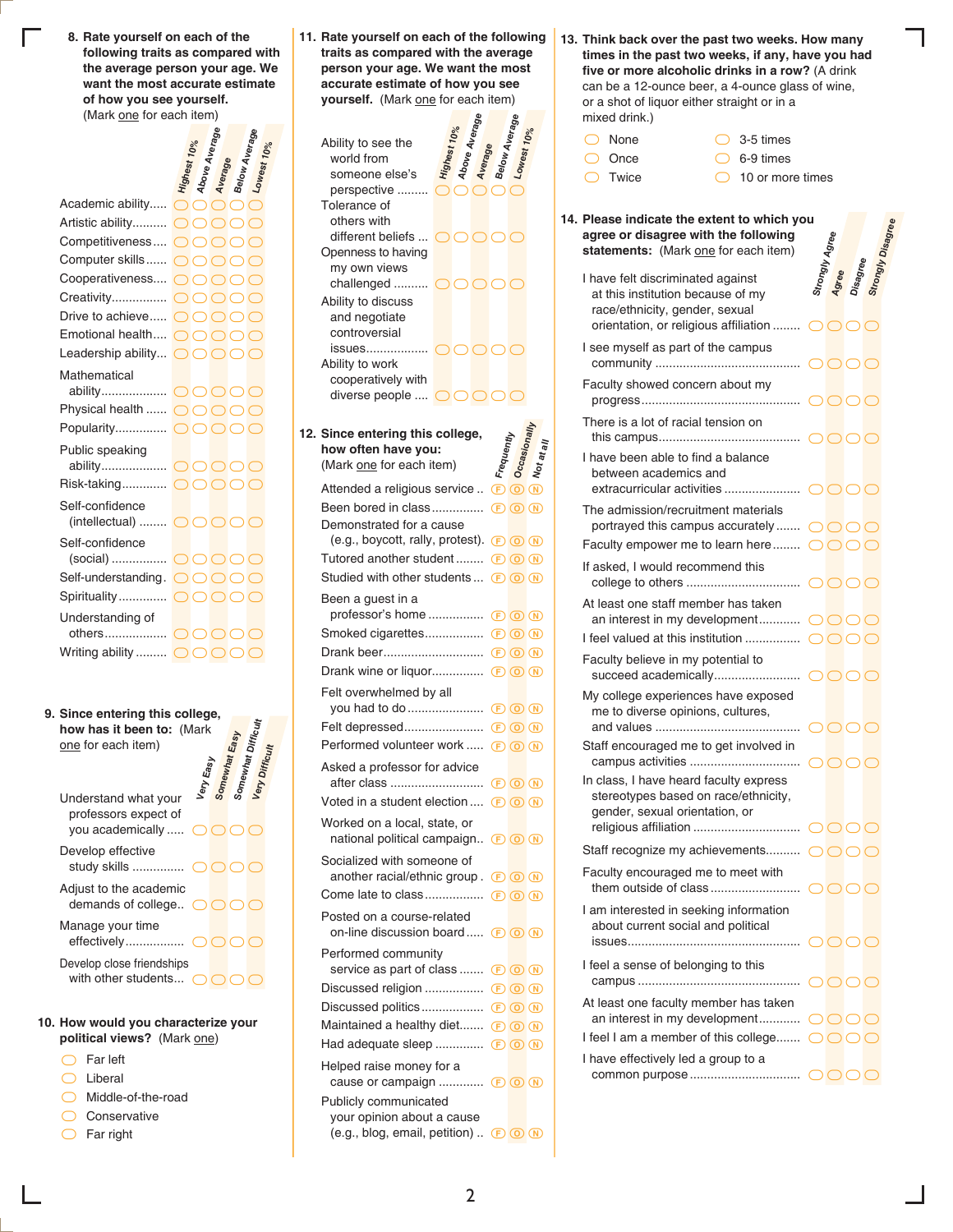| 15. Please rate your satisfaction with this<br>each item)                                                      | institution on each of the aspects of<br>college life listed below. (Mark one for                                                                                                                                                                                                                                                                                                                  | Very Satisfied | Satisfied<br>Neutray                            | , Very Dissatisfied<br>Dissatisfied |               |
|----------------------------------------------------------------------------------------------------------------|----------------------------------------------------------------------------------------------------------------------------------------------------------------------------------------------------------------------------------------------------------------------------------------------------------------------------------------------------------------------------------------------------|----------------|-------------------------------------------------|-------------------------------------|---------------|
|                                                                                                                | Racial/ethnic diversity of student body  OOO<br>Relevance of coursework to everyday life $\bigcirc \bigcirc \bigcirc \bigcirc$<br>Relevance of coursework to future career plans. $\bigcirc$ O O<br>Respect for the expression of diverse beliefs. $\bigcirc$ $\bigcirc$ $\bigcirc$ $\bigcirc$<br>Availability of campus social activities OOOC<br>Overall sense of community among students. OOOO |                |                                                 |                                     |               |
| 16. What is your overall grade average (as of your most recently                                               | completed academic term)? (Mark one)                                                                                                                                                                                                                                                                                                                                                               |                |                                                 |                                     |               |
| $A$ or $A+$<br>◯<br>- A-<br>○ B+                                                                               | в<br>B-<br>C+<br>I did not receive grades in my courses                                                                                                                                                                                                                                                                                                                                            |                | С<br>D                                          |                                     |               |
| 17. Think about your current abilities and tell<br>in each of the following areas:<br>(Mark one for each item) | us how strong or weak you believe you are                                                                                                                                                                                                                                                                                                                                                          |                | Somewhat Stron <sub>g</sub><br>A Major Strength | Average                             | Somewhat Weak |
|                                                                                                                |                                                                                                                                                                                                                                                                                                                                                                                                    |                | $\bigcap$ $\bigcap$                             |                                     |               |
|                                                                                                                | Knowledge of a particular field or discipline                                                                                                                                                                                                                                                                                                                                                      |                | $\bigcap$ $\bigcap$                             |                                     |               |
| Knowledge of people from different                                                                             |                                                                                                                                                                                                                                                                                                                                                                                                    |                |                                                 |                                     |               |
|                                                                                                                | Understanding of the problems facing your                                                                                                                                                                                                                                                                                                                                                          |                |                                                 |                                     |               |
|                                                                                                                | Understanding of national issues                                                                                                                                                                                                                                                                                                                                                                   |                | 00000                                           |                                     |               |
|                                                                                                                | Understanding of global issues                                                                                                                                                                                                                                                                                                                                                                     |                | OOOOC                                           |                                     |               |
|                                                                                                                |                                                                                                                                                                                                                                                                                                                                                                                                    |                | OOOOC                                           |                                     |               |
|                                                                                                                | Ability to work as part of a team                                                                                                                                                                                                                                                                                                                                                                  |                | OOOOC                                           |                                     |               |
|                                                                                                                |                                                                                                                                                                                                                                                                                                                                                                                                    |                | OOOOC                                           |                                     |               |
|                                                                                                                |                                                                                                                                                                                                                                                                                                                                                                                                    |                | 00000                                           |                                     |               |
|                                                                                                                |                                                                                                                                                                                                                                                                                                                                                                                                    |                |                                                 |                                     |               |
|                                                                                                                |                                                                                                                                                                                                                                                                                                                                                                                                    |                | 00000                                           |                                     |               |

### **On Campus**

Special interest housing

- $\overline{\bigcirc}$  First-year student housing
- C Cultural or minority student housing
- ◯ Single-sex housing
- **Special academic program housing**

O Other special interest housing

- Regular college housing
- Residence hall
- ` Apartment
- **C** Fraternity or sorority housing
- O Other residential housing

#### **Off Campus**

- $\bigcirc$  At home with family
- **C** Fraternity or sorority
- ◯ Rented apartment or house
- O Other

**Indicate the importance to you personally of each of 19.** the following: (Mark one for each item)

| Indicate the importance to you personally of each of<br>the following: (Mark one for each item)                |                          |                               |                                 |               |  |
|----------------------------------------------------------------------------------------------------------------|--------------------------|-------------------------------|---------------------------------|---------------|--|
|                                                                                                                |                          |                               |                                 |               |  |
|                                                                                                                |                          |                               |                                 |               |  |
| Becoming accomplished in one of the performing                                                                 | Essential<br>$\bigoplus$ | Very Important<br>$\circledR$ | Somewhat Important<br>$(S)$ (N) | Not Important |  |
|                                                                                                                |                          |                               |                                 |               |  |
| Obtaining recognition from my colleagues for                                                                   |                          |                               |                                 |               |  |
|                                                                                                                |                          |                               |                                 |               |  |
|                                                                                                                |                          |                               |                                 |               |  |
|                                                                                                                |                          |                               |                                 |               |  |
|                                                                                                                |                          |                               |                                 |               |  |
|                                                                                                                |                          |                               |                                 |               |  |
|                                                                                                                |                          |                               |                                 |               |  |
|                                                                                                                |                          |                               |                                 |               |  |
| Creating artistic works (painting, sculpture, etc.) (E) $(\overline{V})$ (S) (N)                               |                          |                               |                                 |               |  |
| Becoming successful in a business of my own  (E) $\nabla$ (S) $\overline{N}$ )                                 |                          |                               |                                 |               |  |
| Becoming involved in programs to clean up the                                                                  |                          |                               |                                 |               |  |
|                                                                                                                |                          |                               |                                 |               |  |
|                                                                                                                |                          |                               |                                 |               |  |
| Participating in a community action program E V S N                                                            |                          |                               |                                 |               |  |
|                                                                                                                |                          |                               |                                 |               |  |
|                                                                                                                |                          |                               |                                 |               |  |
|                                                                                                                |                          |                               |                                 |               |  |
| Improving my understanding of other countries and                                                              |                          |                               |                                 |               |  |
| Adopting "green" practices to protect the environment. $\bigcirc \bigcirc \bigcirc \bigcirc \bigcirc \bigcirc$ |                          |                               |                                 |               |  |

**To what extent have you experienced 20. the following with students from a racial/ethnic group other than your own?** (Mark one for each item)

| the following with students from a<br>racial/ethnic group other than your<br>own? (Mark one for each item) | Very Often |  | Often<br>Sometimes<br>Seldom<br>Never |  |
|------------------------------------------------------------------------------------------------------------|------------|--|---------------------------------------|--|
|                                                                                                            |            |  |                                       |  |
| Had meaningful and honest discussions                                                                      |            |  |                                       |  |
| about race/ethnic relations outside of class $\bigcirc$                                                    |            |  |                                       |  |
|                                                                                                            |            |  |                                       |  |
|                                                                                                            |            |  |                                       |  |
| Had tense, somewhat hostile interactions $\bigcirc$ $\bigcirc$ $\bigcirc$ $\bigcirc$ $\bigcirc$            |            |  |                                       |  |
| Had intellectual discussions outside of class $\bigcap \bigcap \bigcap$                                    |            |  |                                       |  |
| Felt insulted or threatened because of your                                                                |            |  |                                       |  |
|                                                                                                            |            |  |                                       |  |
|                                                                                                            |            |  |                                       |  |
|                                                                                                            |            |  |                                       |  |

**Hours Per Week**

**Since entering this college, how much 21. time have you spent during a typical week doing the following activities?**  (Mark one for each item)

| reek doing the following activities?<br>Mark one for each item) | None<br><i>Less thouring</i><br>1 - 2 5 5 7 15 70<br>6 - 10 16 - 20<br>16 - 20<br>Over 20 |             |  |      |  |
|-----------------------------------------------------------------|-------------------------------------------------------------------------------------------|-------------|--|------|--|
|                                                                 |                                                                                           | ( ) ( ) ( ) |  |      |  |
|                                                                 |                                                                                           |             |  |      |  |
|                                                                 |                                                                                           |             |  |      |  |
|                                                                 |                                                                                           |             |  |      |  |
|                                                                 |                                                                                           |             |  |      |  |
|                                                                 |                                                                                           |             |  |      |  |
| Working (for pay) off campus  OOOOOOOO                          |                                                                                           |             |  |      |  |
|                                                                 |                                                                                           |             |  |      |  |
|                                                                 |                                                                                           |             |  |      |  |
|                                                                 |                                                                                           |             |  |      |  |
|                                                                 |                                                                                           |             |  | DOOO |  |
| Online social networks (Facebook,                               |                                                                                           |             |  |      |  |
|                                                                 |                                                                                           |             |  |      |  |